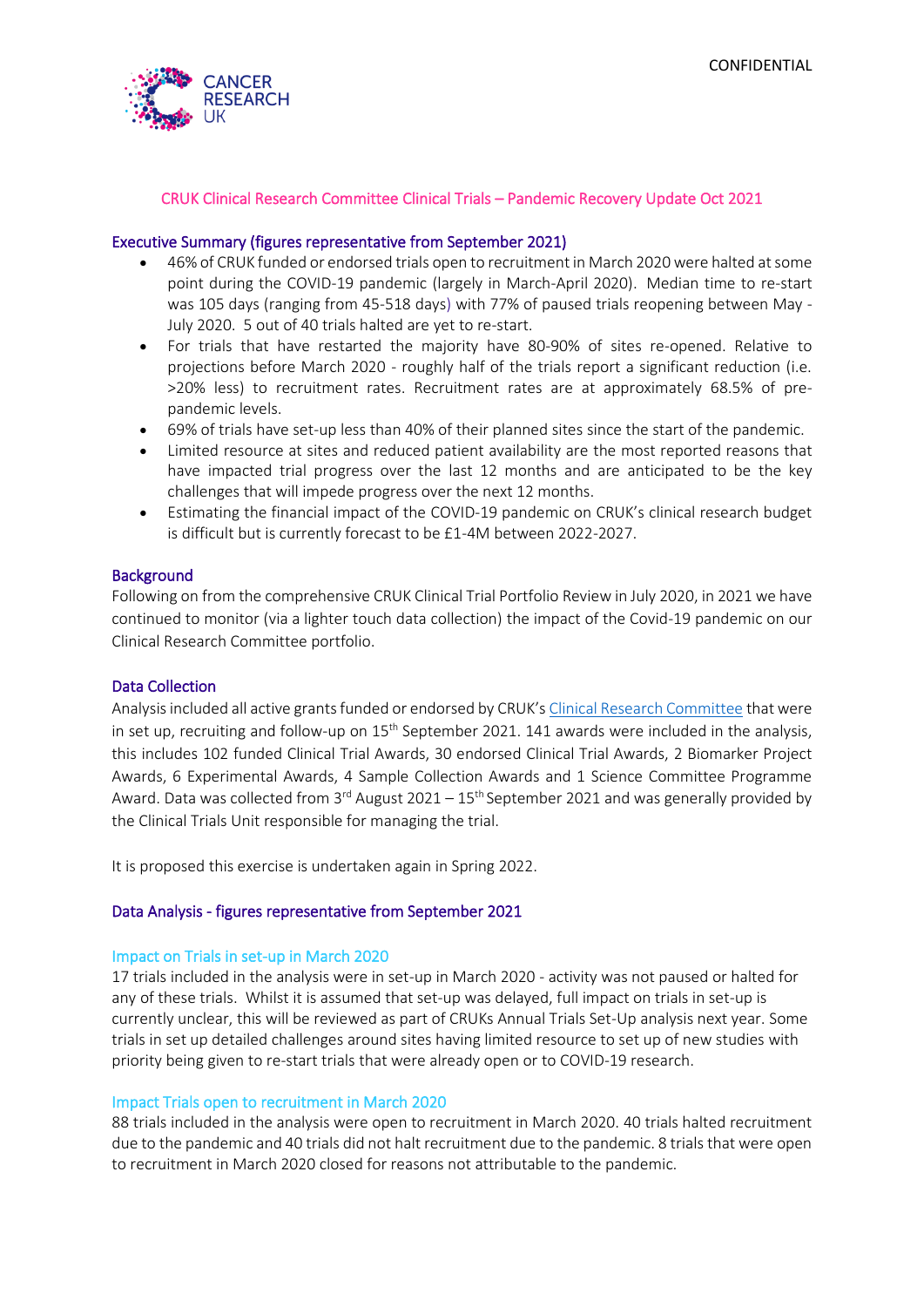

#### Trials that were halted (n=40)

46% of CRUK funded or endorsed trials open to recruitment in March 2020 were halted at some point during the COVID-19 pandemic (largely in March-April 2020). Median time to re-start was 105 days (ranging from 45-518 days), with 77% of paused trials reopening between May - July 2020. 5 trials are yet to re-start.

For sites that were set up pre-pandemic we see a heavy weighting towards the majority of trials having 80-100% of site's re-opened (Figure 8) – however since re-opening, two thirds of the trials have set up less than 40% of their planned sites (Figure 7).

In terms of number of re-opened sites that are actively recruiting we see a mixed picture - 28% of trials have less than 50% of sites actively recruiting, 44% of trials have between 50-89% of sites actively recruiting, and 28% of trials have 100% of sites actively recruiting (Figure 9). Relative to projections before March 2020 - roughly half of the trials report a significant reduction (i.e. >20% less) to the recruitment rate seen since re-starting recruitment (Figure 10) and just over half of the trials are recruiting at 75-100% of pre-pandemic recruitment rates since reopening (Figure 11). For the trials that were halted, recruitment rates are at approximately 70% of pre-pandemic levels.

#### Trials that were not halted (n=40)

70% of the trials have set up less than 40% of their planned sites since the start of the pandemic (Figure 13). For sites that are open to recruitment, 16% of trials have less than 50% of sites actively recruiting, 42% of trials have between 50-89% of sites actively recruiting, and 42% of trials have between 90-100% of sites actively recruiting (the majority of these are at 100%) (Figure 14).

Relative to projections pre-pandemic, just over half of the trials report a significant reduction (i.e. >20% less) to the recruitment rate between March 2020 – March 2021 (Figure 15), with approximately two thirds of trials recruiting at 75-100% of pre-pandemic recruitment rates since March 2021 (Figure 16). For the trials that were not halted, recruitment rates are at approximately 66% of pre-pandemic levels.

#### Impact Trials in follow-up/analysis in March 2020

35 trials included in the analysis were in follow up/analysis in March 2020. Activity was not paused or halted for any of these trials, however issues were highlighted around delays to in person assessments and reduced capacity at sites to provide case report forms/respond to data queries. The full impact to trial follow-up is unclear.

#### Financial Impact

Current projected submissions for costed extensions to CRUK 2022-2027 total £4,262,348. However, this includes extensions to trials for between 36 -111 months which is therefore unlikely to be fully attributable to delays caused by the pandemic. A number of trials anticipate submitting a costed extension of 24 month or less between now and 2027, totalling £991,400. Realistically, estimating the exact cost of the pandemic to CRUK's clinical trials portfolio will be a challenge and is likely to be somewhere between these two figures, and may be subject to further change as the recovery of clinical research is very much on-going.

#### Next Steps for Recovery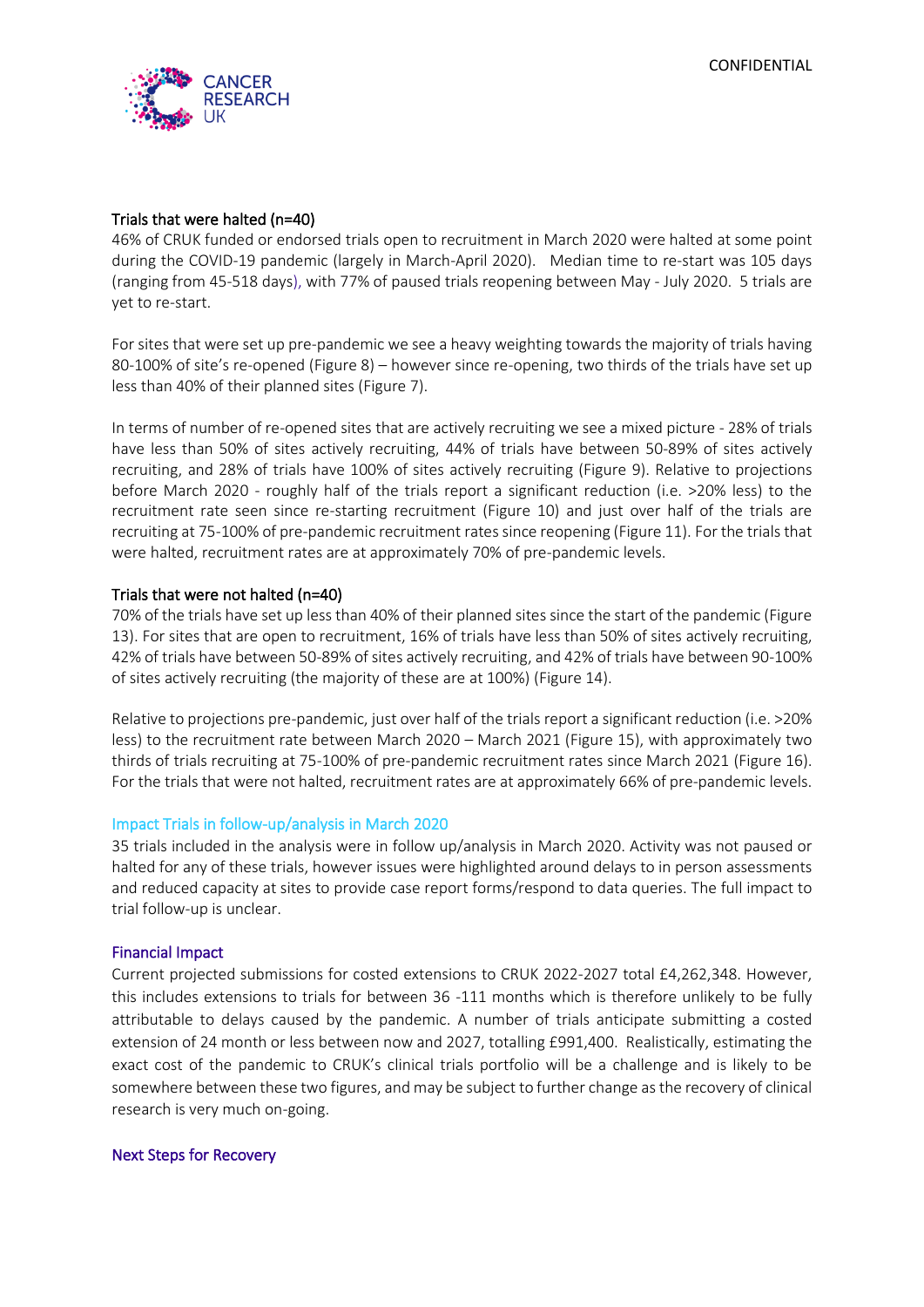

The report shows that limited resource at site and reduced patient availability are the most commonly reported barriers to progress over the last 12 months (Figure 17). Limited resource at site and reduced patient availability is also anticipated to be the key challenge that will impede improvement over the next 12 months (Figure 18). Tackling these two main barriers will be key to ensuring we continue to see an upward trajectory in the recovery of site set up and recruitment to ensure timely delivery of our CRUK trial portfolio and to reduce the duration of future trial extensions.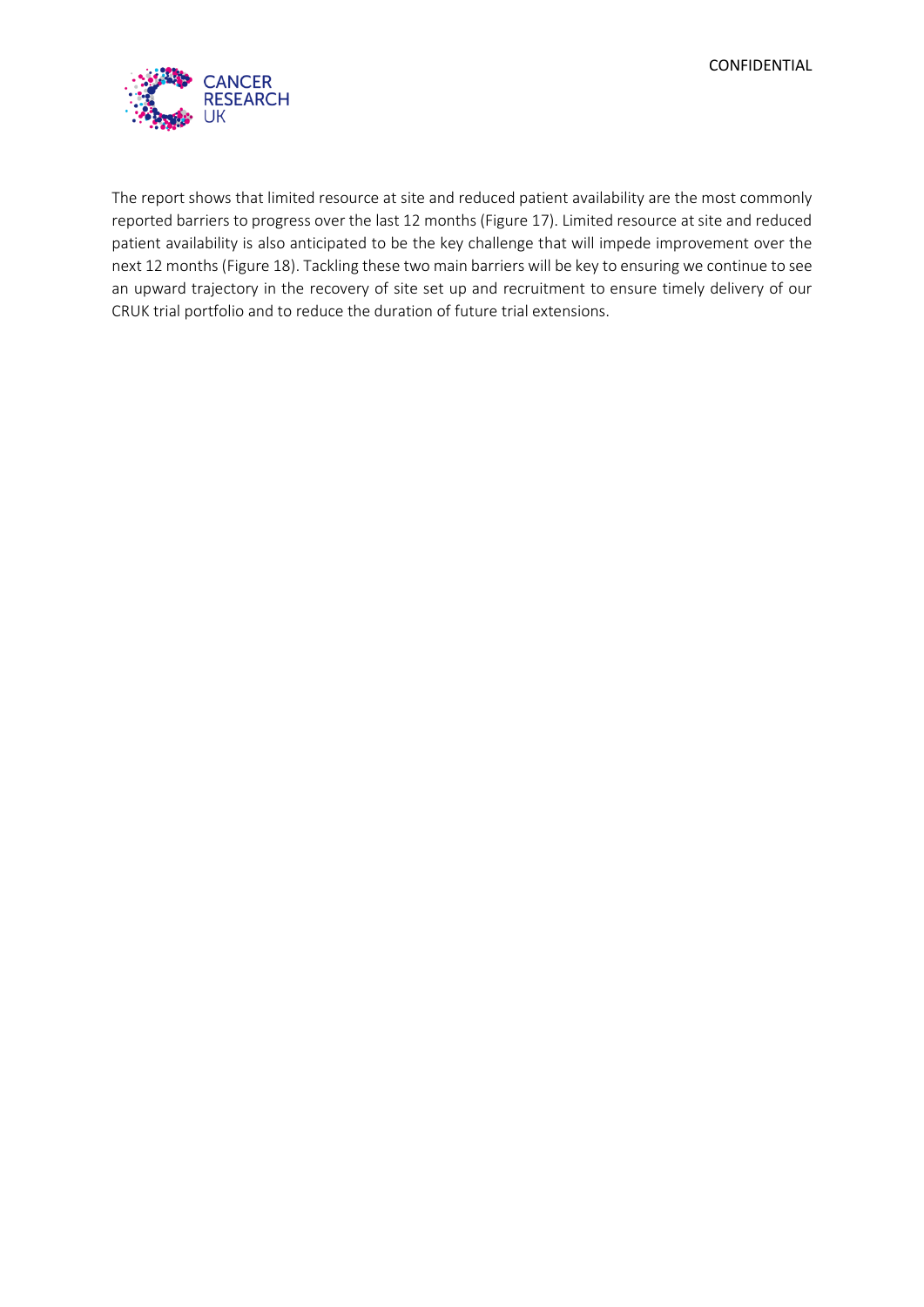

# Appendix 1 – Supplementary Graphs

# A. Trials in set up, recruitment, follow-up/analysis in March 2020 (n=141)

Figure 1: Percentage of trials in set up, recruitment and analysis/follow up on March 2020 (n=141)



Notes: Set up: n=17, Recruitment: n=88, Closed to recruitment/follow up: n=3, N/A: n=1 (endorsement that funding was not identified for)

# B. Trials open to recruitment in March 2020 (n=88)



# Figure 2: Was recruitment halted due to the pandemic? (n=88)

Notes: Yes; n=40 (31 open to recruitment, 9 closed to recruitment now but were open in March 2020). No; n=40 (38 open to recruitment, 2 closed to recruitment now but were open in March 2020). N/A; n=8 (open to recruitment in March 2020 but closed for non-pandemic related reason)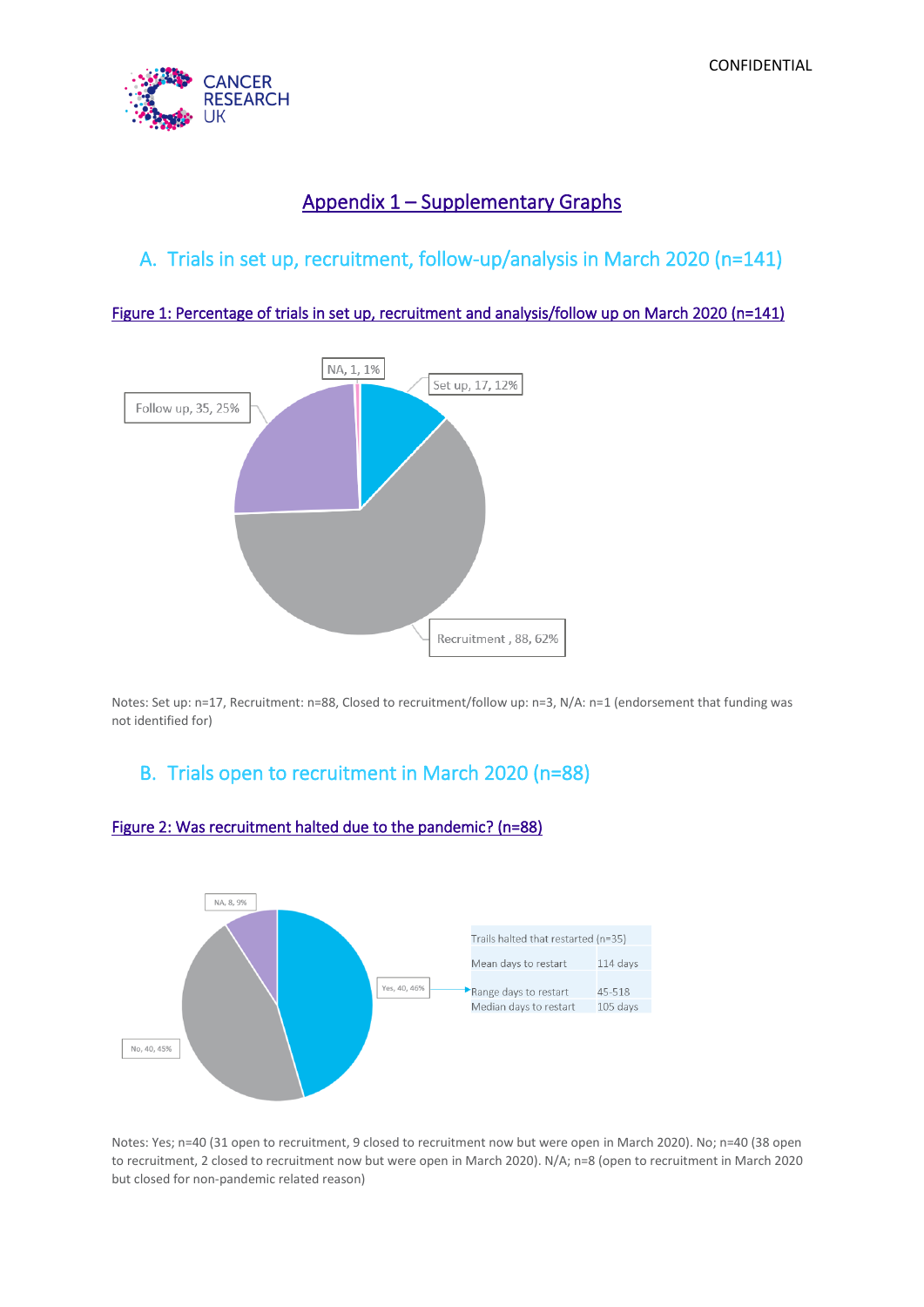

# 1. Trials Open to Recruitment in March 2020 that Halted (n = 40)



## Figure 3: When did recruitment stop? (n=40)

Notes: Trials halted due to pandemic, n=40 (31 open to recruitment, 9 closed to recruitment now but were open).



## Figure 4: What percentage of planned sites were set up before halting? (n=40)

Notes: Trials halted due to pandemic, n=40 (31 open to recruitment, 9 closed to recruitment now but were open).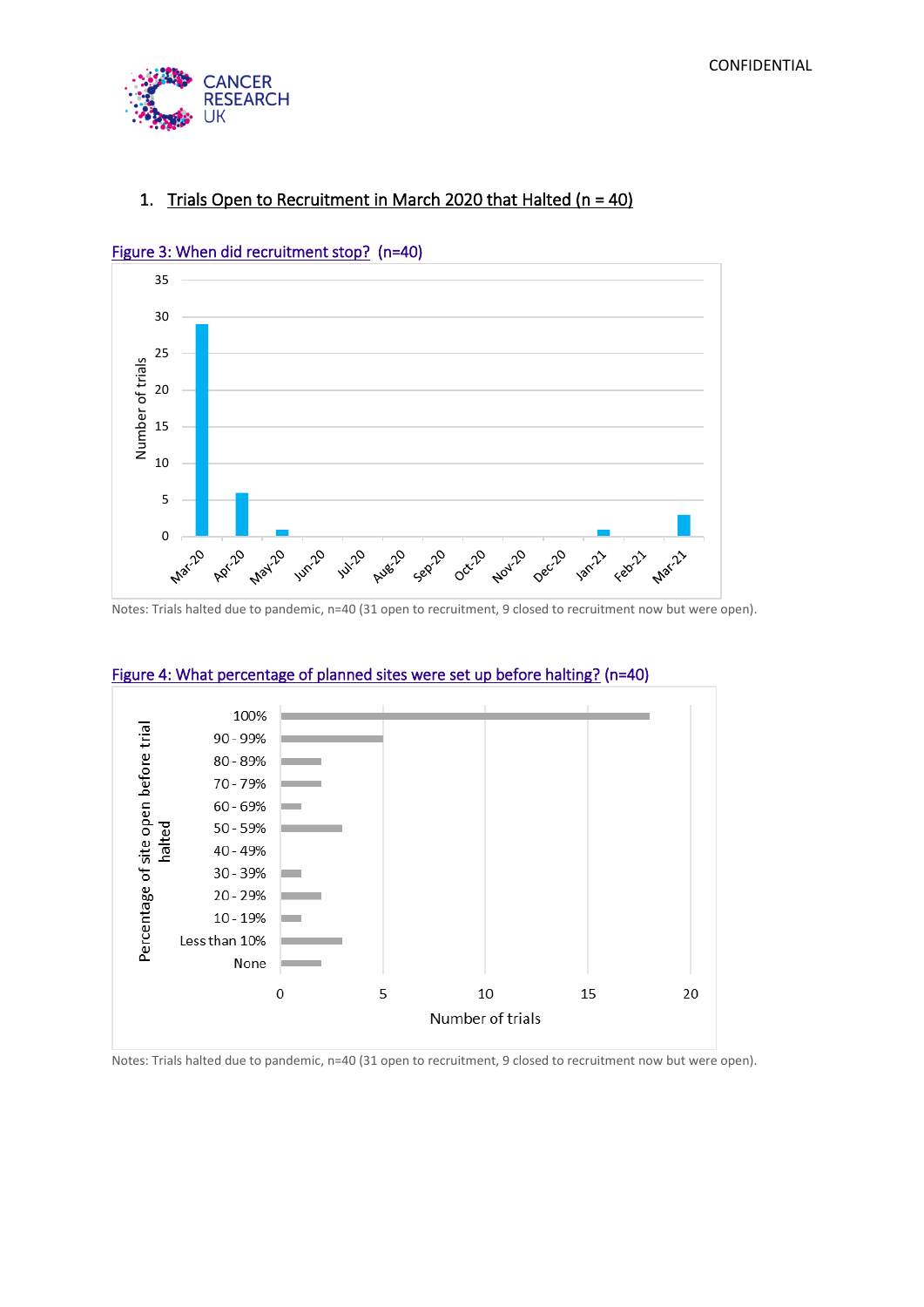



## Figure 5: Did recruitment at sites restart? (n=40)

Notes: Trials halted due to pandemic, n=40 (31 open to recruitment, 9 closed to recruitment now but were open).



# Figure 6: For trials that have restarted, when did recruitment restart? (n=35)

Notes: Trials that were halted that restarted, n=35.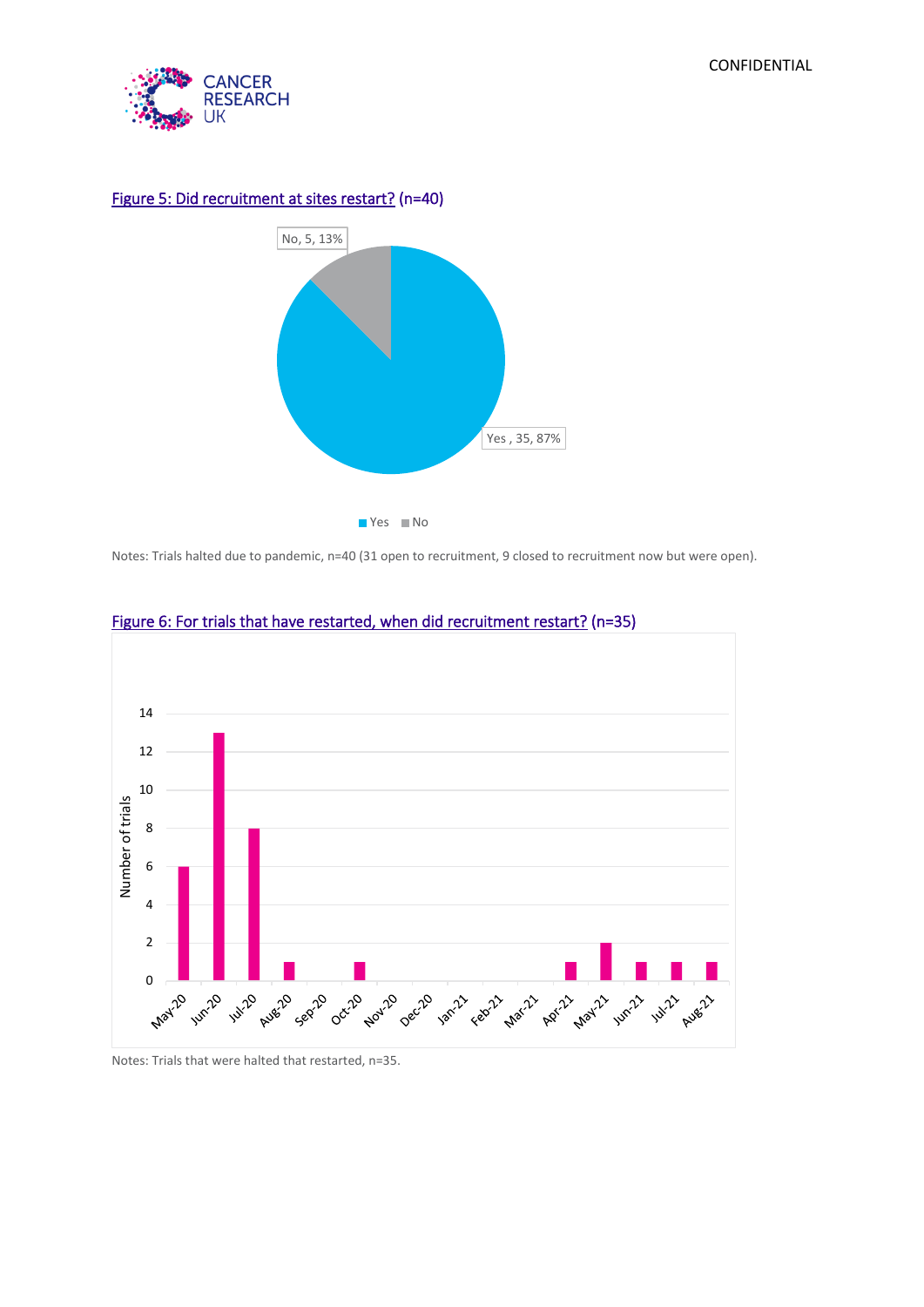



# Figure 7: For trials that have restarted, what percentage of planned sites have been set up since lifting the suspension? (n=35)

Notes: Trials that were halted that restarted, n=35. 17 N/A as all sites set up pre-pandemic.



# Figure 8: For trials that have restarted, what percentage of the sites have re-opened to recruitment? (n=35)

Notes: Trials that were halted that restarted, n=35.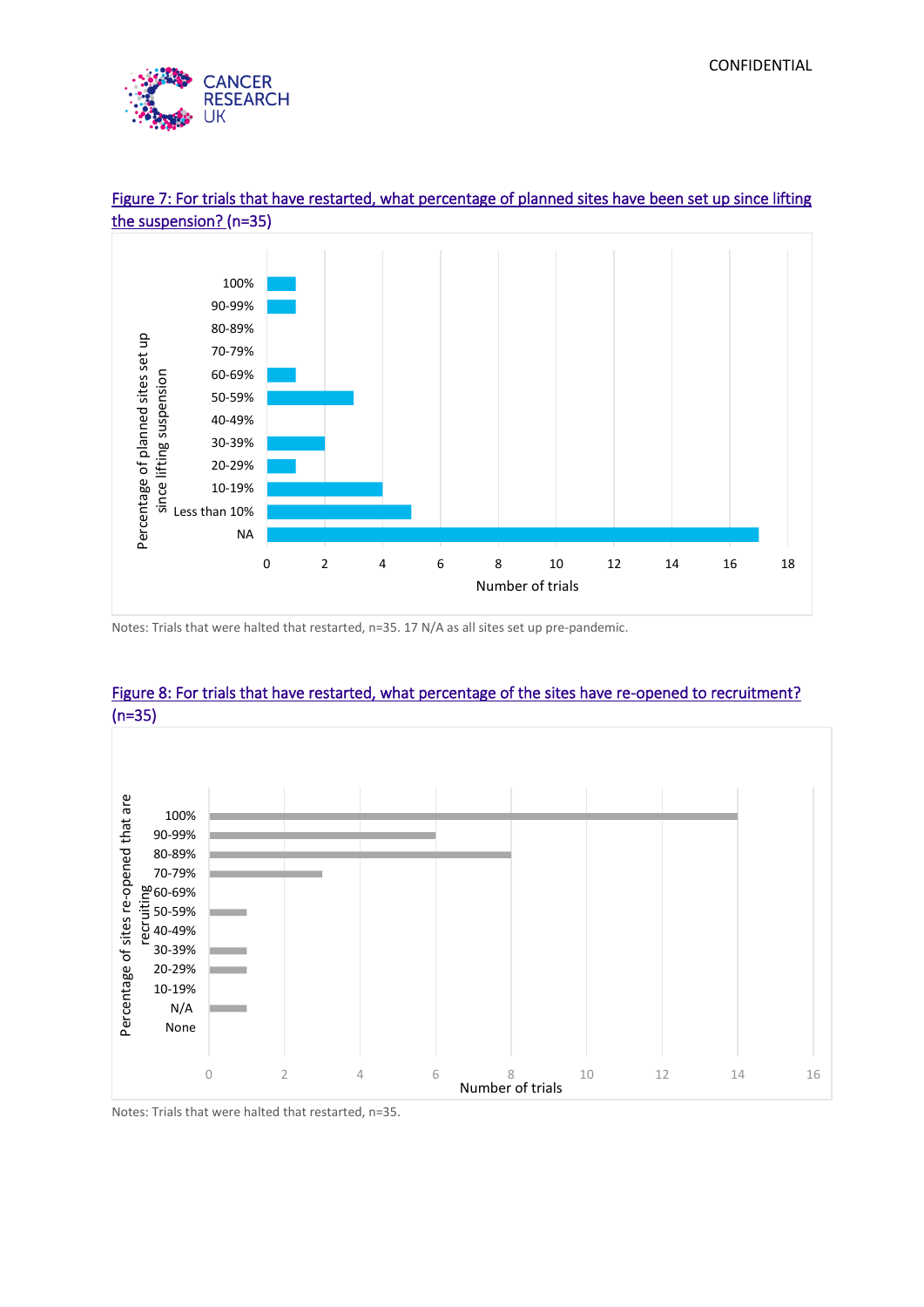



# Figure 9: For trials that have restarted, what percentage of the sites open are actively recruiting?

Notes: Trials that were halted that restarted, n=35.





Notes: Trials that were halted that restarted, n=35.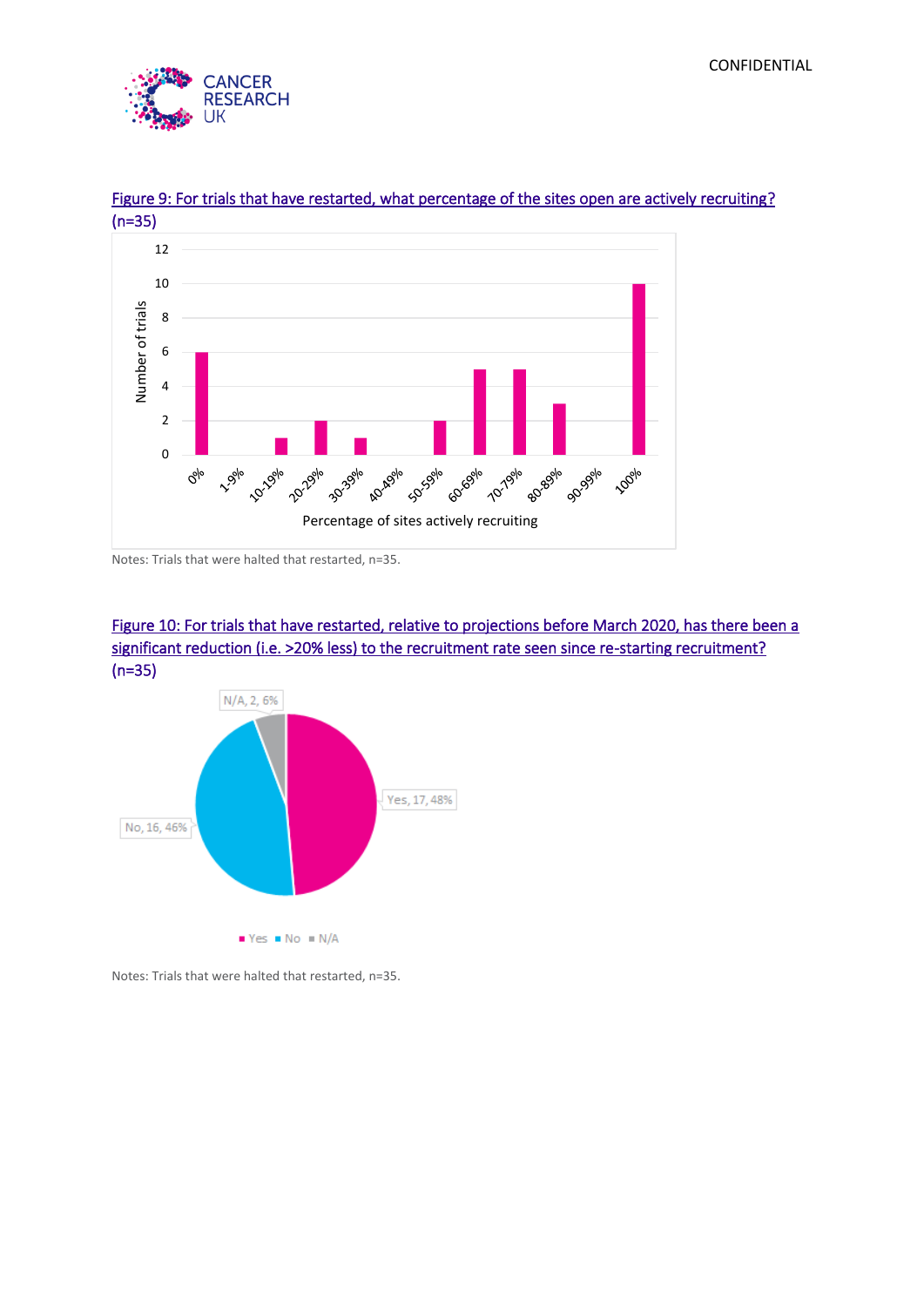



# Figure 11: What is the average percentage of pre-pandemic recruitment reached since restarting? (n=35)

Notes: Trials that were halted that restarted, n=35. 4 were N/A – reason unclear but perhaps as site have not started recruiting yet. Compares average monthly recruitment rate before March 2020 to average monthly recruitment rate since re-starting recruitment. Graph shows that just over half of the trials are recruiting at 75-100% of pre-pandemic recruitment rates since reopening.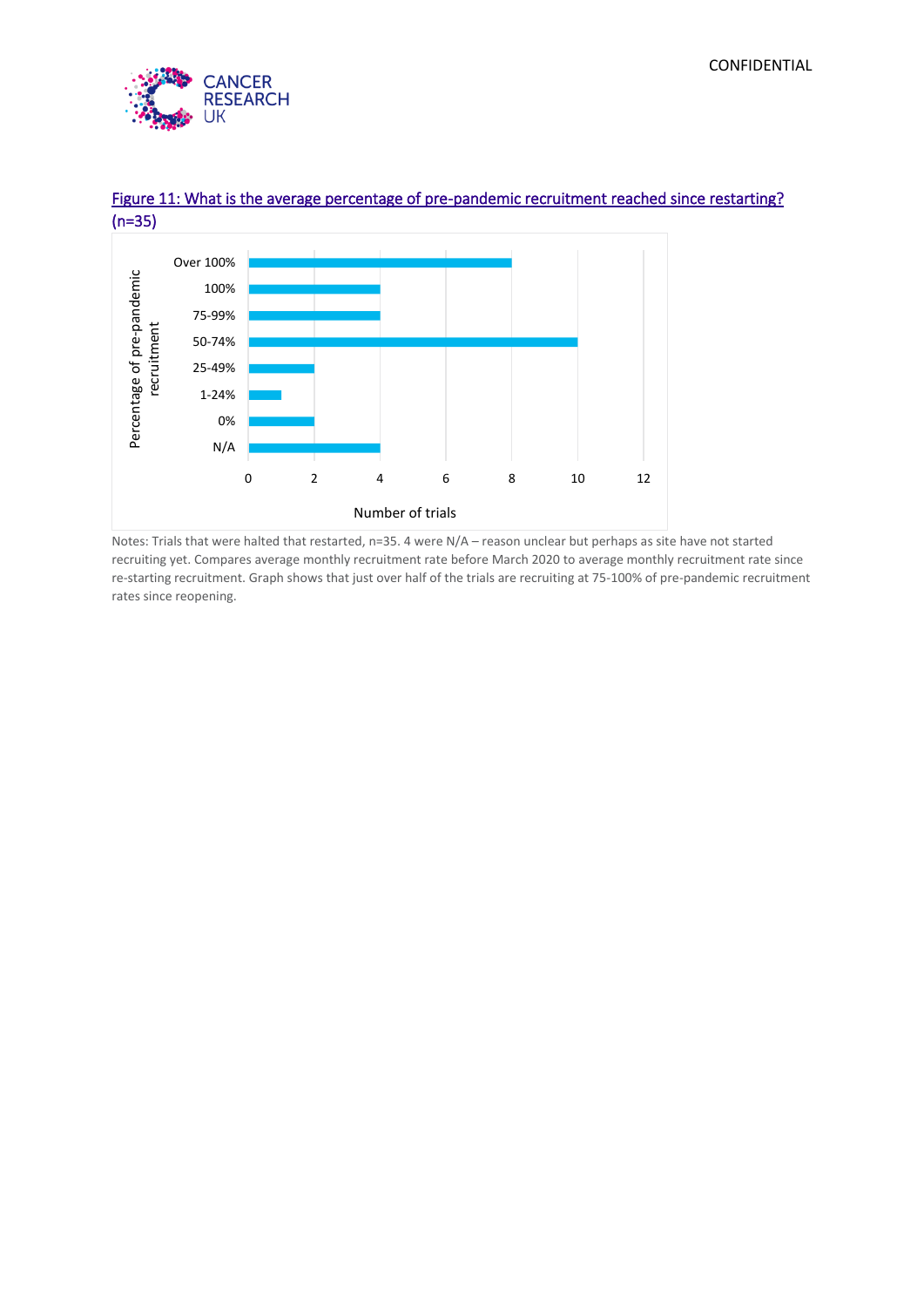

# 2. Trials Open to Recruitment in March 2020 Not Halted (n = 40)



#### Figure 12: What percentage of planned sites were set up before March 2020? (n=40)

Notes: Trials not halted due to pandemic; n=40 (38 open to recruitment, 2 closed to recruitment now but were open). 1 is N/A as it was not open before March 2020.



#### Figure 13: What percentage of planned sites have been set up since March 2020? (n=40)

Notes: Trials not halted due to pandemic; n=40 (38 open to recruitment, 2 closed to recruitment now but were open).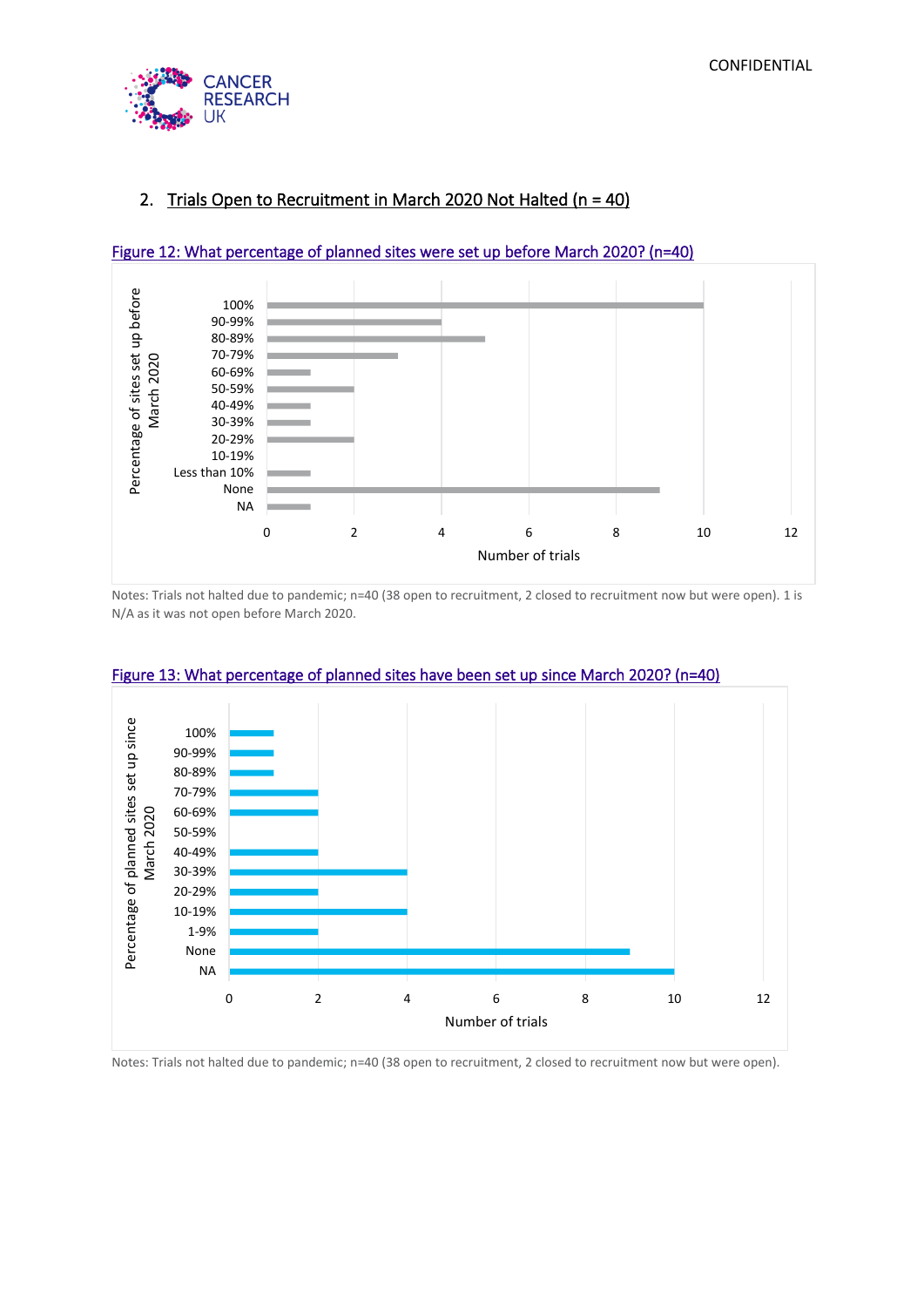



## Figure 14: What percentage of the sites that are open are actively recruiting? (n=40)

Notes: Trials not halted due to pandemic; n=40 (38 open to recruitment, 2 closed to recruitment now but were open). 2 are N/A as recruitment have finished.

# Figure 15: Relative to projections pre-pandemic, has there been a significant reduction (i.e. >20% less) to the recruitment rate between March 2020 – March 2021? (n=40)



Notes: Trials not halted due to pandemic; n=40 (38 open to recruitment, 2 closed to recruitment now but were open). 1 is N/A as recruitment only started during the pandemic.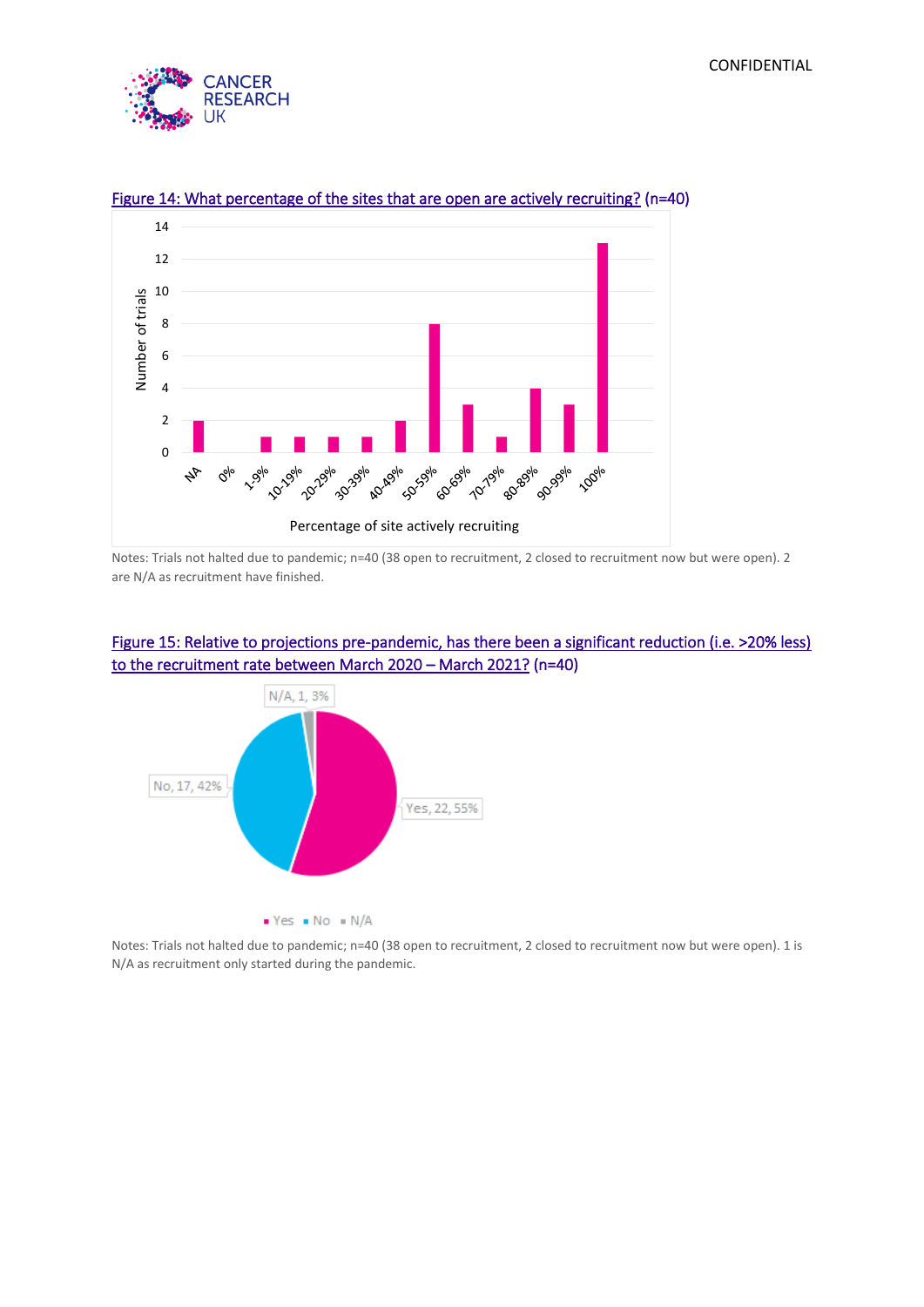



# Figure 16: What is the average percentage of pre-pandemic recruitment reached since March 2021? (n=40)

Notes: Trials not halted due to pandemic; n=40 (38 open to recruitment, 2 closed to recruitment now but were open). 13 are N/A as recruitment either did not started before March 2020 or did not continued after March 2021.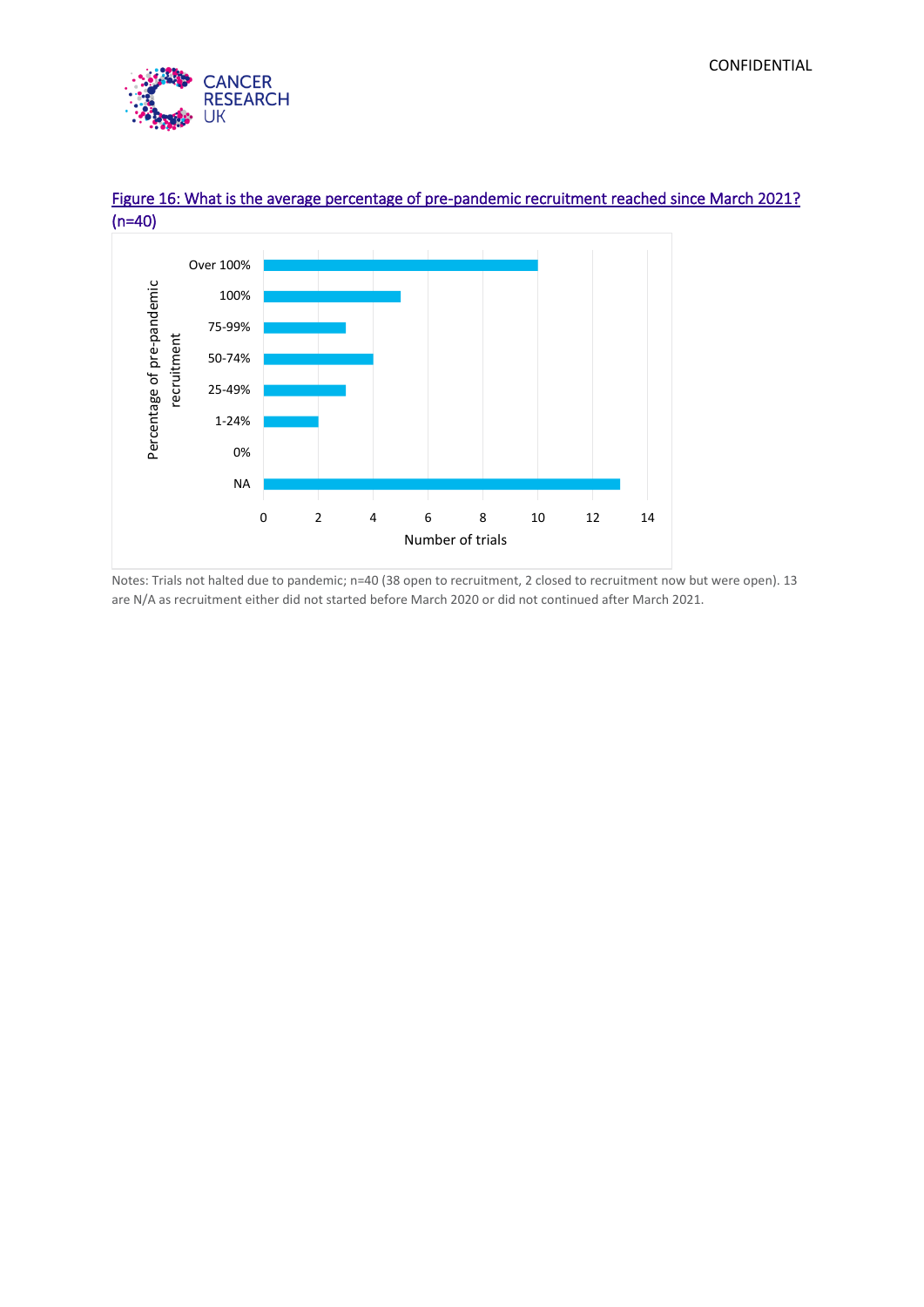

# C. Key issues



## Figure 17: What has been the key issues impacting trial progress over the last 12 months?

Notes: Answers based on input from N=141 trials but due to multiple choice nature of answer the response numbers do not total N number.